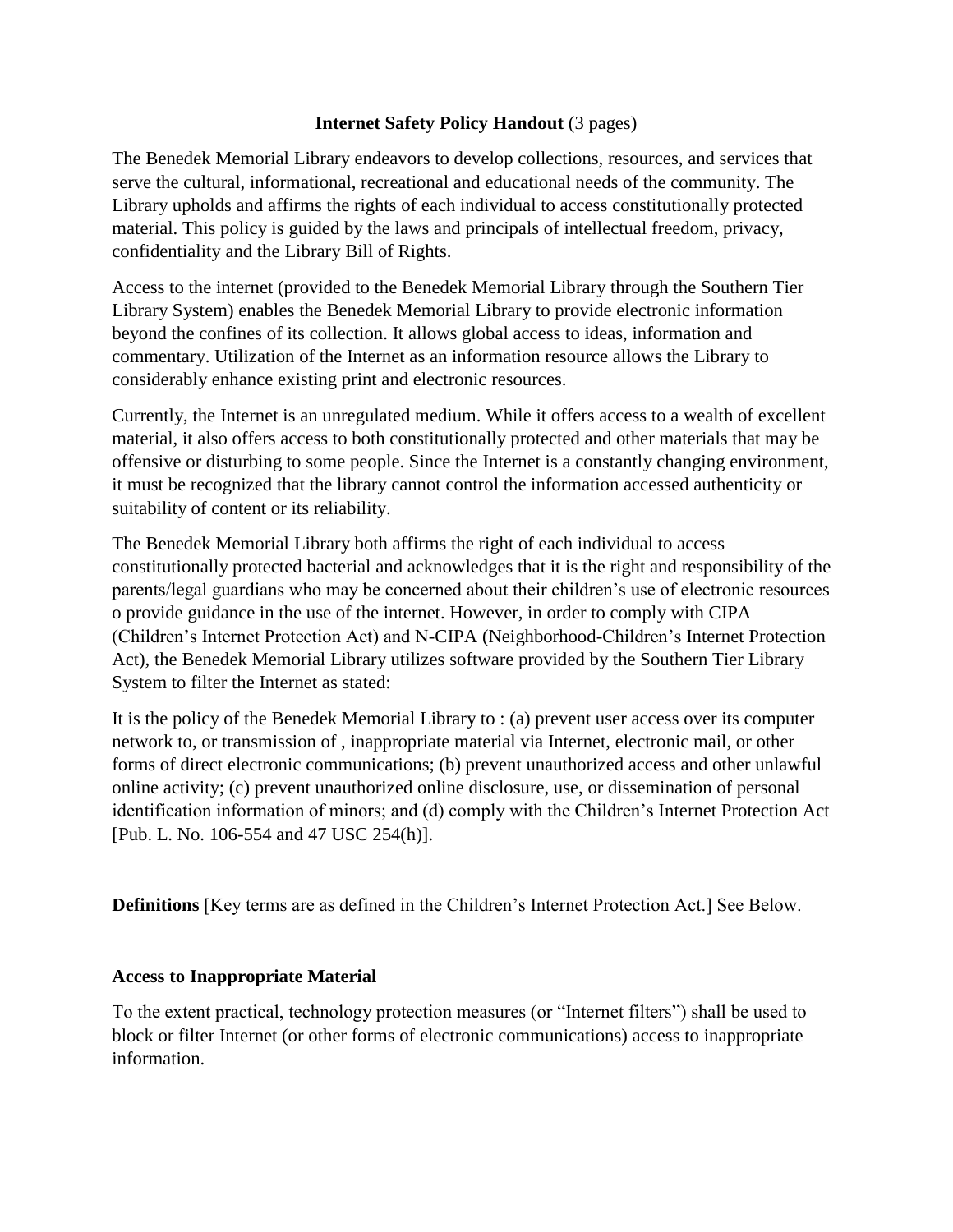Specifically, as required by the Children's Internet Protection Act, blocking shall be applied to visual depictions of materials deemed obscene or child pornography, or to any material deemed harmful to minors.

Subject to staff supervision, technology protection measures may be disabled or, in the case of minors, minimized only for bona fide research or other lawful purposes.

## **Inappropriate Network Usage**

To the extent practical, steps shall be taken to promote the safety and security of users of the Benedek Memorial Library online computer network when using electronic mail, chat rooms, instant messaging, and other forms of direct electronic communications.

Specifically, as required by the Children's Internet Protection Act, prevention of inappropriate network usage includes; (a) unauthorized access, including so-called 'hacking', and other unlawful activities; and (b) unauthorized disclosure, use, and dissemination of personal identification information regarding minors.

## **Supervision and Monitoring**

It shall be the responsibility of the Benedek Memorial Library staff to supervise and monitor usage of the online computer network and access to the Internet in accordance with this policy and the Children's Internet Protection Act.

Procedures for disabling or otherwise modifying any technology protection shall be the responsibility of the library staff.

Adoption: Th Board of Trustees of the Benedek Memorial Library adopted this Internet Safety Policy at a public meeting, following normal public notice, on June 16, 2008.

# CIPA definition of terms:

**Technology Protection Measure**: The term "technology protection measure" means a specific technology that blocks or filters Internet access to visual depictions that are:

- 1) **Obscene** as that term is defined in section 1460 of title 18, United States Code;
- 2) **Child Pornography** as that term is defined in section 2256 of title 18, United States Code; or
- 3) **Harmful to minors**. The term "harmful to minors" means any picture, image, graphic image file, or other visual depiction that:
	- a. Taken as a whole and with respect to minors, appeals to a prurient interest in nudity, sex or excretion;
	- b. Depicts, describes, or represents in a patently offensive way with respect to what is suitable for minors, an actual or simulated sexual act or sexual contact, actual or simulated normal or perverted sexual acts, or a lewd exhibitions of the genitals; and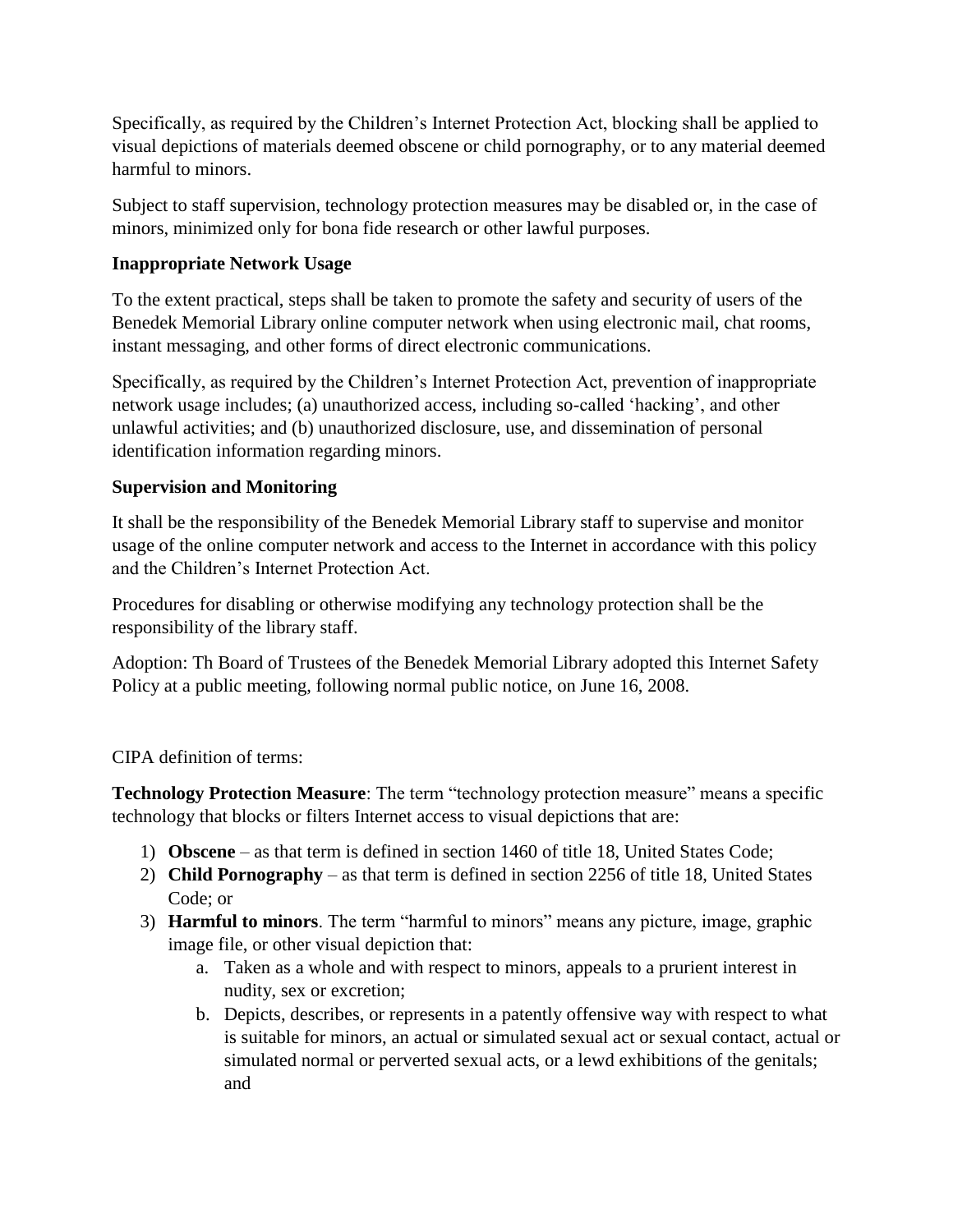c. Taken as a whole, lacks serious literary, artistic, political, or scientific value as to minors.

**Sexual Act; Sexual Contact**. The terms "sexual act" and "sexual contact" have the meanings given such terms in section 2246 of title 18, United States Code.